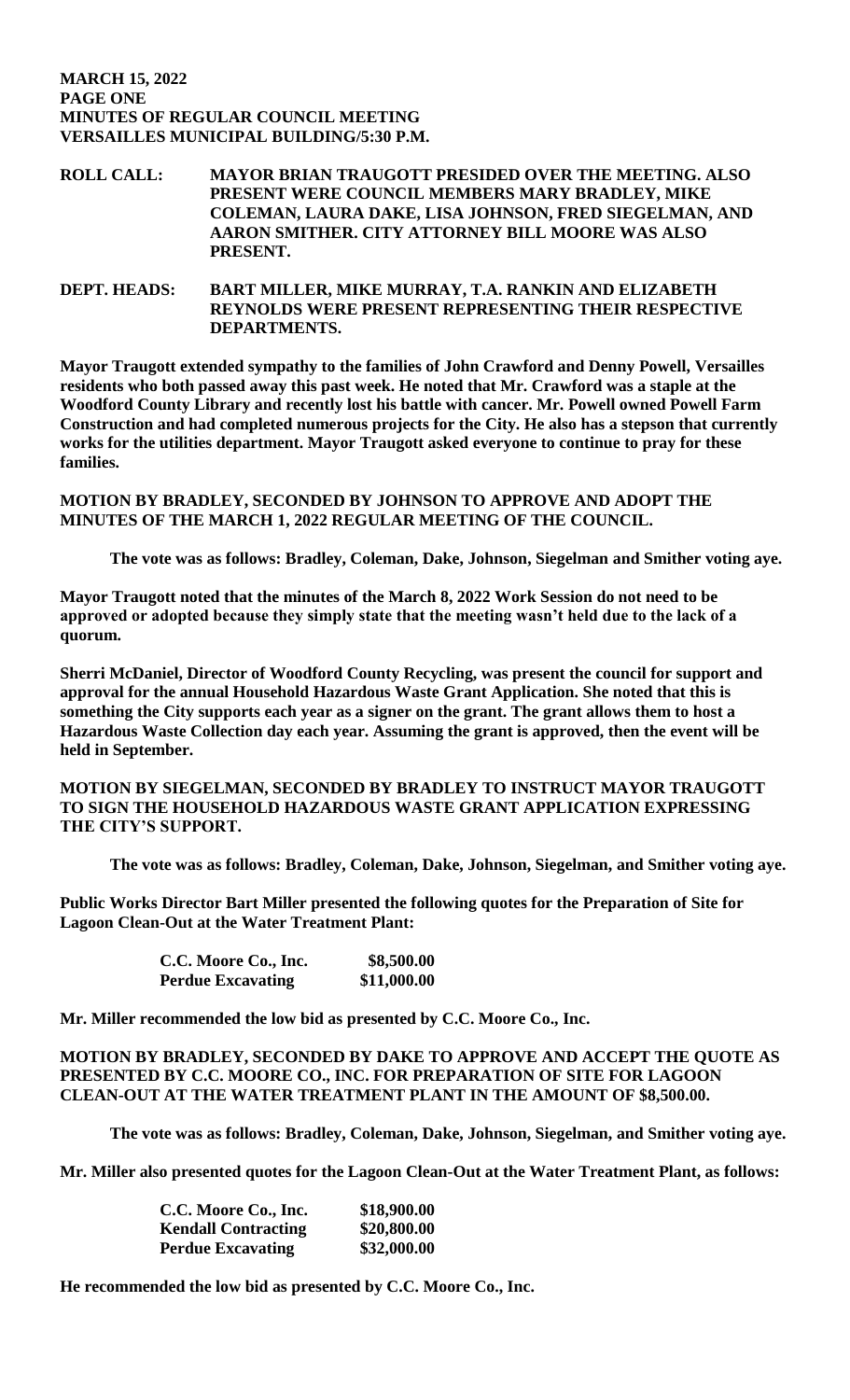### **MARCH 15, 2022 PAGE TWO MINUTES OF REGULAR COUNCIL MEETING VERSAILLES MUNICIPAL BUILDING/5:30 P.M.**

# **MOTION BY SIEGELMAN, SECONDED BY DAKE TO APPROVE AND ACCEPT THE QUOTE AS PRESENTED BY C.C. MOORE CO., INC. FOR LAGOON CLEAN-OUT AT THE WATER TREATMENT PLANT IN THE AMOUNT OF \$18,900.00.**

**The vote was as follows: Bradley, Coleman, Dake, Johnson, Siegelman, and Smither voting aye.**

**Public Works Director Miller stated that for the 2021 mowing season they had subbed out the mowing and weedeating of one cemetery as an experiment. It worked well and saved the City money. He noted that this year they bid out both cemeteries and compared the cost (assuming an average of mowing weekly for twenty-six weeks) with the expense of salary and benefits plus the cost of equipment and fuel. He also noted that employees would be moved to vacancies in the street department, so there wouldn't be anyone terminated or laid off. Mr. Miller presented the following bid received for the Versailles Cemetery:**

**D&M Mowing \$790.00/mow**

**MOTION BY SIEGELMAN, SECONDED BY SMITHER TO APPROVE AND ACCEPT THE BID AS PRESENTED BY D&M MOWING FOR THE MOWING AND WEEDEATING OF VERSAILLES CEMETERY IN THE AMOUNT OF \$790.00 PER MOW DURING THE 2022 MOWING SEASON.** 

**The vote was as follows: Bradley, Coleman, Dake, Johnson, Siegelman, and Smither voting aye.**

**Mr. Miller presented the following bids received for mowing and weedeating of Rose Crest cemetery:**

| <b>D&amp;M</b> Mowing       | \$325.00/mow |
|-----------------------------|--------------|
| <b>Versailles Lawn Care</b> | \$350.00/mow |

**MOTION BY SIEGELMAN, SECONDED BY COLEMAN TO APPROVE AND ACCEPT THE BID AS PRESENTED BY D&M MOWING FOR THE MOWING AND WEEDEATING OF ROSE CREST CEMETERY IN THE AMOUNT OF \$325.00 PER MOW DURING THE 2022 MOWING SEASON.** 

**The vote was as follows: Bradley, Coleman, Dake, Johnson, Siegelman, and Smither voting aye.**

# **Mayor Miscellaneous**

**Mayor Traugott stated that the Individual Assistance Program, through Bluegrass Community Action, assisted twenty households over the past two weeks, totaling \$9,406.32 in assistance. Approximately two-thirds of that was for rent assistance with the remainder being utilities.** 

**He noted that Council member Siegelman recently recorded a version of a song about the turmoil in Ukraine, and stated that has been shared on Facebook. Mayor Traugott said that on Sunday he had participated in a meeting via Zoom with Mayor Andriy Sadovyi of the City of Lviv in Ukraine. When asked what we can do for them, Mayor Sadovyi requested donations of ballistic vests. Mayor Traugott and J.D. Chaney of Kentucky League of Cities are working to collect out-of-date vests from cities in Kentucky to be donated to Mayor Sadovyi and others throughout Ukraine. Police Chief Murray stated that Versailles Police Department has several that will go out of date this summer and can be donated.** 

**Mayor Traugott encouraged everyone to participate in Woodford County Burger Mania beginning Friday, March 18th through March 27th .** 

**He noted there have been two grand openings this week downtown – Best Donut and Kristen's Kreations. Both businesses offer lots of goodies and he praised each of them.** 

# **Council Miscellaneous/ Committee Reports**

**Council member Siegelman stated that his thoughts and prayers were with the Powell and Crawford families.**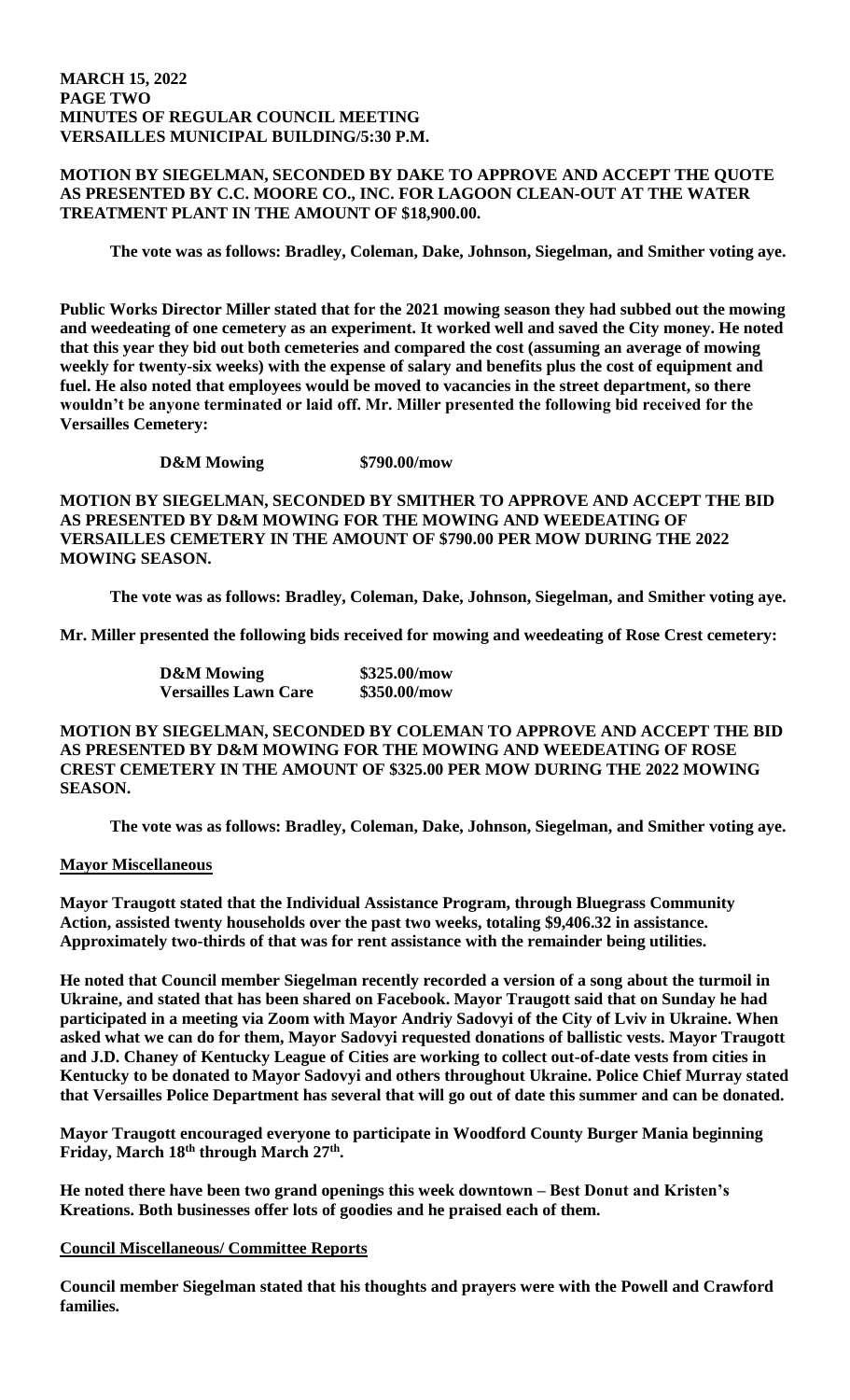## **MARCH 15, 2022 PAGE THREE MINUTES OF REGULAR COUNCIL MEETING VERSAILLES MUNICIPAL BUILDING/5:30 P.M.**

**Council member Dake stated that a Water and Sewer Committee meeting was held today and they are recommending a sewer adjustment for 454 Bold Court in the amount of \$1,395.07.** 

# **MOTION BY DAKE, SECONDED BY SIEGELMAN TO APPROVE A SEWER ADJUSTMENT FOR 454 BOLD COURT IN THE AMOUNT OF \$1,395.07.**

**The vote was as follows: Bradley, Coleman, Dake, Johnson, Siegelman, and Smither voting aye.**

**Council member Dake shared information regarding a project she is working with called Woodford Wheels. It is a Federal Transit Administration Demonstration Project that only nine cities across the United States have been selected to participate in. The project will provide transportation to adults who are not able to provide their own. The drivers will be volunteers. There is currently a bill being considered in Frankfort that would allow them to serve any adult over eighteen. The soft launch for Woodford Wheels is April 4, 2022.** 

**Council member Johnson stated that the Building Standards and Downtown Development Committee were not able to meet at their last meeting because they didn't have a quorum. However, they will meet on April 4th and then they will report to, and have actionable items for, the council.** 

## **Department Directors**

**Public Works Director Bart Miller stated that Monday will be the Kickoff Meeting for the City Hall Window Project. The current windows are original to the building and are in need of replacement.** 

**Mr. Miller also stated that due to supply issues, the start of the Water Meter Project has been pushed back to the second half of 2022.** 

**Mayor Traugott announced an upcoming City event – the Keeneland Kickoff – which will be held Saturday, April 9th 4:00pm – 9:00pm on Court Street. The event is primarily being sponsored by The Amsden Bourbon Bar.** 

**MOTION BY SIEGELMAN, SECONDED BY DAKE TO ENTER INTO EXECUTIVE SESSION PURSUANT TO KRS 61.810(1)(B) TO DELIBERATE ON THE FUTURE ACQUISITION OR SALE OF REAL PROPERTY AND KRS 61.810(1)(C) TO DISCUSS PROPOSED OR PENDING LITIGATION AGAINST OR ON BEHALF OF THE CITY OF VERSAILLES AND KRS 61.810(1)(G) DISCUSSIONS BETWEEN A PUBLIC AGENCY AND A REPRESENTATIVE OF A BUSINESS ENTITY AND DISCUSSIONS CONCERNING A SPECIFIC PROPOSAL, IF OPEN DISCUSSIONS WOULD JEOPARDIZE THE SITING, RETENTION, EXPANSION, OR UPGRADING OF THE BUSINESS.**

**The vote was as follows: Bradley, Coleman, Dake, Johnson, Siegelman and Smither voting aye.** 

**Council member Smither stated that he would like to invite Ken Kerkhoff, Emily Downey, Magistrate William Downey, Sharon Hughes, Jason Halligan, Jake Schirmer, and Bryan Skinner to participate in a portion of the closed session.** 

## **MOTION BY SIEGELMAN, SECONDED BY COLEMAN TO RETURN TO THE REGULAR COUNCIL MEETING FROM EXECUTIVE SESSION.**

**The vote was as follows: Bradley, Coleman, Dake, Johnson, Siegelman and Smither voting aye.** 

**MOTION BY SIEGELMAN, SECONDED BY COLEMAN TO AUTHORIZE MAYOR TRAUGOTT, ON BEHALF OF THE CITY OF VERSAILLES, TO ENTER INTO AN AGREEMENT TO PURCHASE 119± ACRES (TRACT 1) OF EDGEWOOD FARM DEVELOPMENT IN THE AMOUNT OF \$2,500,000.** 

**The vote was as follows: Bradley, Coleman, Dake, Johnson, Siegelman and Smither voting aye.**